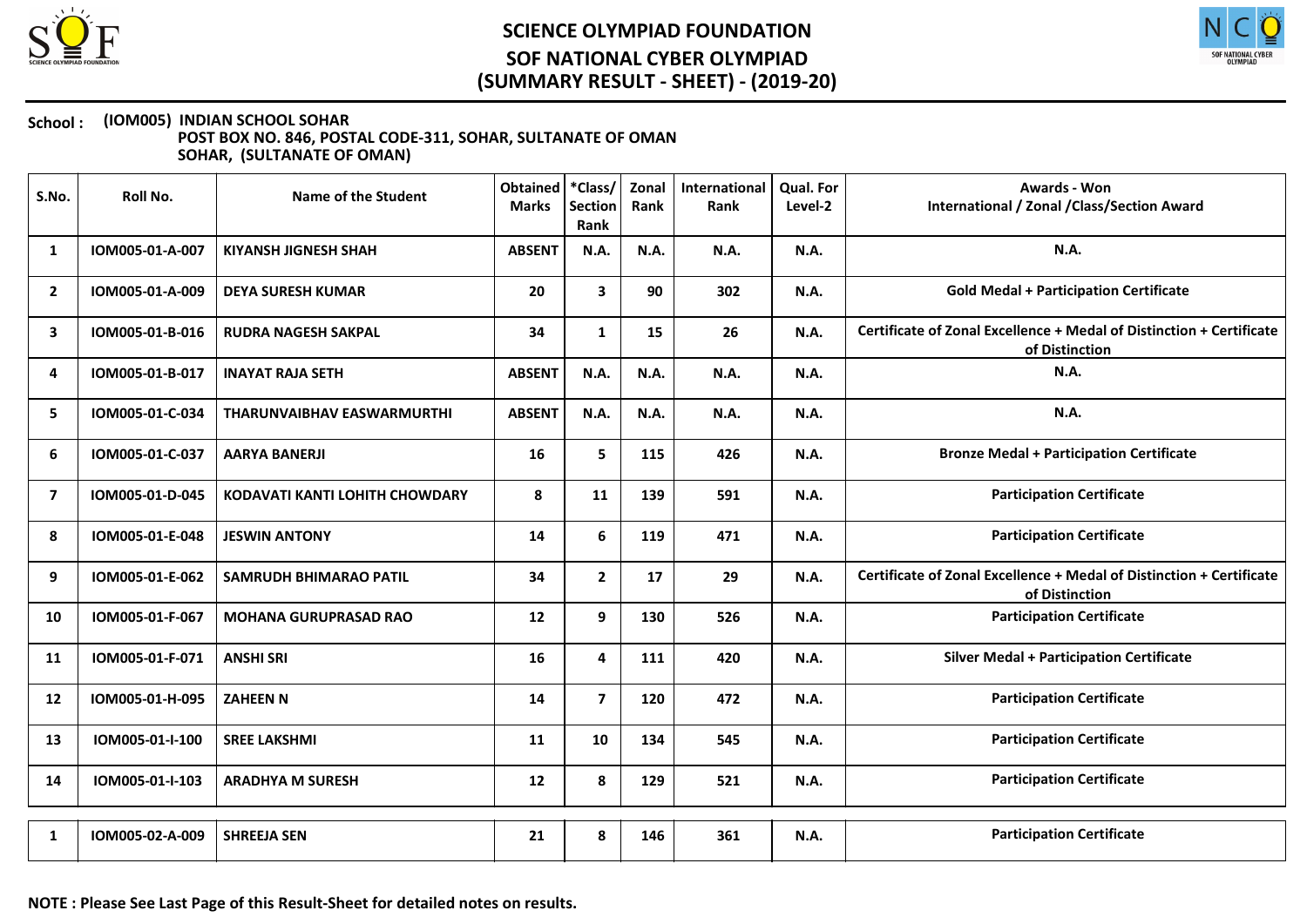



| S.No.          | Roll No.        | Name of the Student            | <b>Obtained</b><br><b>Marks</b> | *Class/<br><b>Section</b><br>Rank | Zonal<br>Rank | International<br>Rank | <b>Qual. For</b><br>Level-2 | <b>Awards - Won</b><br>International / Zonal / Class/Section Award                     |
|----------------|-----------------|--------------------------------|---------------------------------|-----------------------------------|---------------|-----------------------|-----------------------------|----------------------------------------------------------------------------------------|
| $\mathbf{2}$   | IOM005-02-B-016 | <b>DEVANSH KUMAR</b>           | 18                              | 9                                 | 166           | 445                   | <b>N.A.</b>                 | <b>Participation Certificate</b>                                                       |
| 3              | IOM005-02-C-030 | <b>SHRIJITA PAL</b>            | 22                              | $\overline{7}$                    | 139           | 336                   | <b>N.A.</b>                 | <b>Participation Certificate</b>                                                       |
| 4              | IOM005-02-C-031 | <b>TANUSRIS</b>                | 17                              | 11                                | 186           | 494                   | <b>N.A.</b>                 | <b>Participation Certificate</b>                                                       |
| 5              | IOM005-02-C-033 | <b>SAMIA BABA SALEEM MALIK</b> | 14                              | 13                                | 196           | 553                   | <b>N.A.</b>                 | <b>Participation Certificate</b>                                                       |
| 6              | IOM005-02-D-045 | <b>ABHINAV K V</b>             | <b>ABSENT</b>                   | N.A.                              | N.A.          | N.A.                  | <b>N.A.</b>                 | N.A.                                                                                   |
| $\overline{7}$ | IOM005-02-E-057 | <b>VED RAHUL SHIRSAT</b>       | 23                              | 6                                 | 128           | 298                   | <b>N.A.</b>                 | <b>Participation Certificate</b>                                                       |
| 8              | IOM005-02-E-058 | <b>DIVYAM MOHANTY</b>          | 35                              | $\mathbf{1}$                      | 17            | 27                    | N.A.                        | Certificate of Zonal Excellence + Medal of Distinction + Certificate<br>of Distinction |
| 9              | IOM005-02-E-063 | <b>GIRIJA AMITKUMAR PATEL</b>  | 21                              | 8                                 | 146           | 361                   | N.A.                        | <b>Participation Certificate</b>                                                       |
| 10             | IOM005-02-E-071 | <b>LIYA JOHN</b>               | 17                              | 10                                | 182           | 487                   | <b>N.A.</b>                 | <b>Participation Certificate</b>                                                       |
| 11             | IOM005-02-F-074 | <b>THOMAS KURIOTTU JOHN</b>    | <b>ABSENT</b>                   | N.A.                              | N.A.          | N.A.                  | N.A.                        | <b>N.A.</b>                                                                            |
| 12             | IOM005-02-F-079 | <b>SANVI ANAND KHOTARE</b>     | <b>ABSENT</b>                   | <b>N.A.</b>                       | N.A.          | N.A.                  | <b>N.A.</b>                 | N.A.                                                                                   |
| 13             | IOM005-02-G-085 | <b>RITVIK AGARWAL</b>          | 21                              | 8                                 | 146           | 361                   | <b>N.A.</b>                 | <b>Participation Certificate</b>                                                       |
| 14             | IOM005-02-G-089 | <b>SAANVI KUSHWAHA</b>         | 28                              | 4                                 | 83            | 160                   | <b>N.A.</b>                 | <b>Bronze Medal + Participation Certificate</b>                                        |
| 15             | IOM005-02-G-091 | DIYA REMYA KRISHNA NAIR        | <b>ABSENT</b>                   | N.A.                              | N.A.          | N.A.                  | <b>N.A.</b>                 | N.A.                                                                                   |
| 16             | IOM005-02-H-100 | <b>VARUN BALAKRISHNAN</b>      | 23                              | 5                                 | 125           | 292                   | <b>N.A.</b>                 | <b>Participation Certificate</b>                                                       |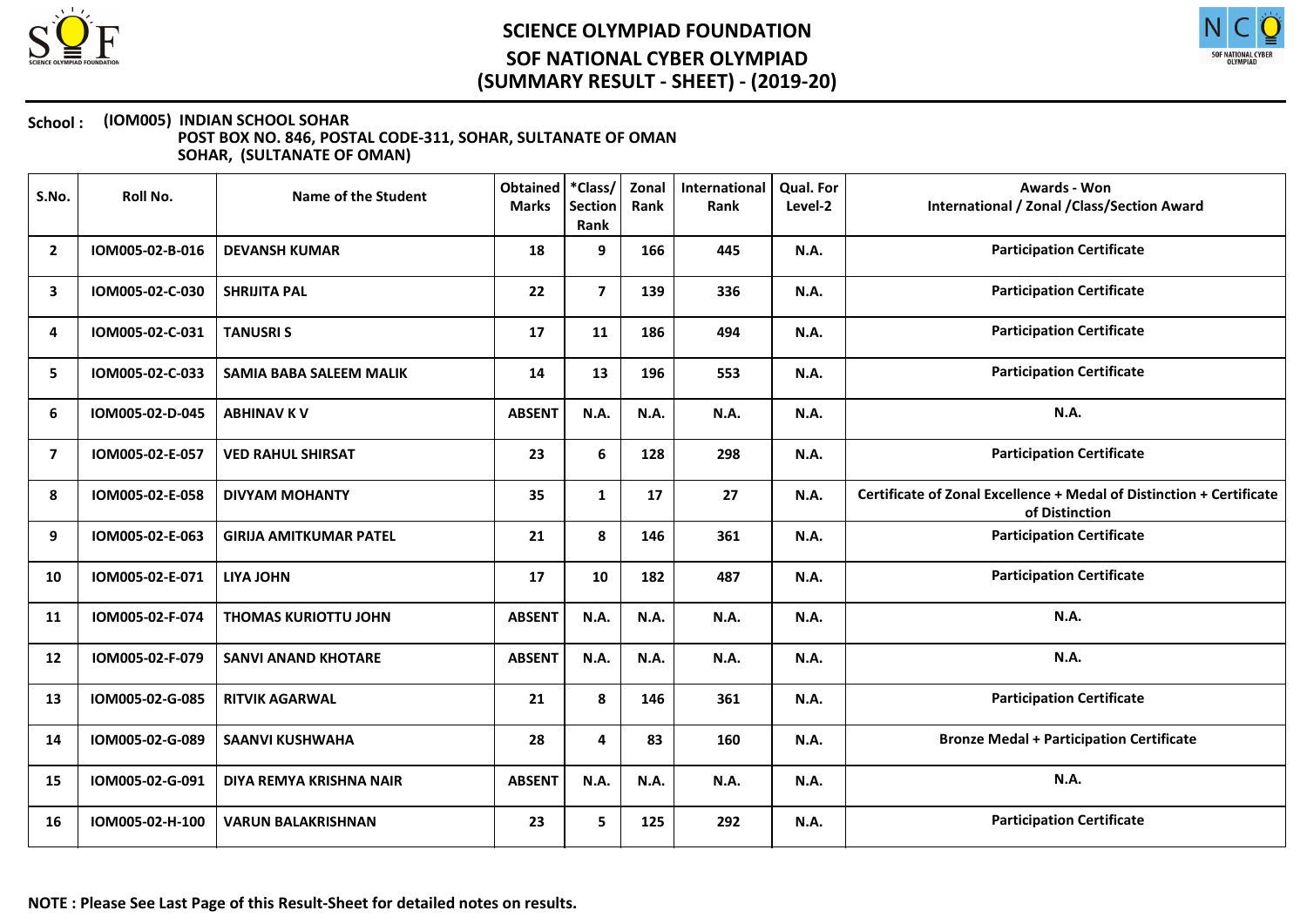



| S.No.          | Roll No.        | Name of the Student        | Obtained<br><b>Marks</b> | *Class/<br><b>Section</b><br>Rank | Zonal<br>Rank | International<br>Rank | Qual. For<br>Level-2 | Awards - Won<br><b>International / Zonal / Class/Section Award</b>                                                     |
|----------------|-----------------|----------------------------|--------------------------|-----------------------------------|---------------|-----------------------|----------------------|------------------------------------------------------------------------------------------------------------------------|
| 17             | IOM005-02-H-103 | <b>SHRESTHA CHATTERJEE</b> | 29                       | 3                                 | 72            | 133                   | N.A.                 | <b>Silver Medal + Participation Certificate</b>                                                                        |
| 18             | IOM005-02-I-110 | <b>KUSH T PATEL</b>        | 29                       | $\mathbf{2}$                      | 68            | 127                   | N.A.                 | <b>Gold Medal + Participation Certificate</b>                                                                          |
| 19             | IOM005-02-I-111 | <b>HANNAH ELDHOSE</b>      | 16                       | 12                                | 189           | 508                   | N.A.                 | <b>Participation Certificate</b>                                                                                       |
| 1              | IOM005-03-A-003 | <b>SUHANA SUCHITHRAN</b>   | 31                       | $\mathbf{2}$                      | 9             | 50                    | <b>N.A.</b>          | Gifts Worth Rs. 1000/- + Medal of Distinction + Certificate of<br><b>Distinction + Certificate of Zonal Excellence</b> |
| $\overline{2}$ | IOM005-03-A-009 | <b>KANAK MISHRA</b>        | 25                       | $\overline{7}$                    | 49            | 149                   | N.A.                 | <b>Bronze Medal + Participation Certificate</b>                                                                        |
| 3              | IOM005-03-A-011 | <b>CHRISTIENE BINNY</b>    | 24                       | 8                                 | 58            | 173                   | N.A.                 | <b>Participation Certificate</b>                                                                                       |
| 4              | IOM005-03-A-012 | <b>SANIKA SOHANI</b>       | 9                        | 22                                | 222           | 576                   | N.A.                 | <b>Participation Certificate</b>                                                                                       |
| 5              | IOM005-03-B-024 | <b>ABHIRUP BOSE</b>        | 15                       | 19                                | 174           | 439                   | N.A.                 | <b>Participation Certificate</b>                                                                                       |
| 6              | IOM005-03-B-028 | <b>M DIVYA SHARAYU</b>     | 18                       | 14                                | 129           | 338                   | N.A.                 | <b>Participation Certificate</b>                                                                                       |
| 7              | IOM005-03-C-031 | <b>DHRITI BASU</b>         | 27                       | 6                                 | 35            | 111                   | N.A.                 | <b>Silver Medal + Participation Certificate</b>                                                                        |
| 8              | IOM005-03-C-034 | <b>NAIARA ANTHONY</b>      | <b>ABSENT</b>            | <b>N.A.</b>                       | N.A.          | N.A.                  | <b>N.A.</b>          | <b>N.A.</b>                                                                                                            |
| 9              | IOM005-03-C-035 | <b>THEERAJ MURUGAN</b>     | 27                       | 5                                 | 32            | 106                   | N.A.                 | <b>Gold Medal + Participation Certificate</b>                                                                          |
| 10             | IOM005-03-C-040 | <b>KAUSHIKA V</b>          | 29                       | $\mathbf{3}$                      | 20            | 78                    | <b>N.A.</b>          | Certificate of Zonal Excellence + Medal of Distinction + Certificate<br>of Distinction                                 |
| 11             | IOM005-03-C-042 | <b>PAVIKSHA</b>            | 22                       | 9                                 | 81            | 222                   | N.A.                 | <b>Participation Certificate</b>                                                                                       |
| 12             | IOM005-03-C-043 | ADITHYA MANIMARAN AMBIKA   | 40                       | $\mathbf{1}$                      | 1             | $\mathbf{1}$          | N.A.                 | Rs. 10,000+ International Gold Medal + Certificate of Outstanding<br>Performance                                       |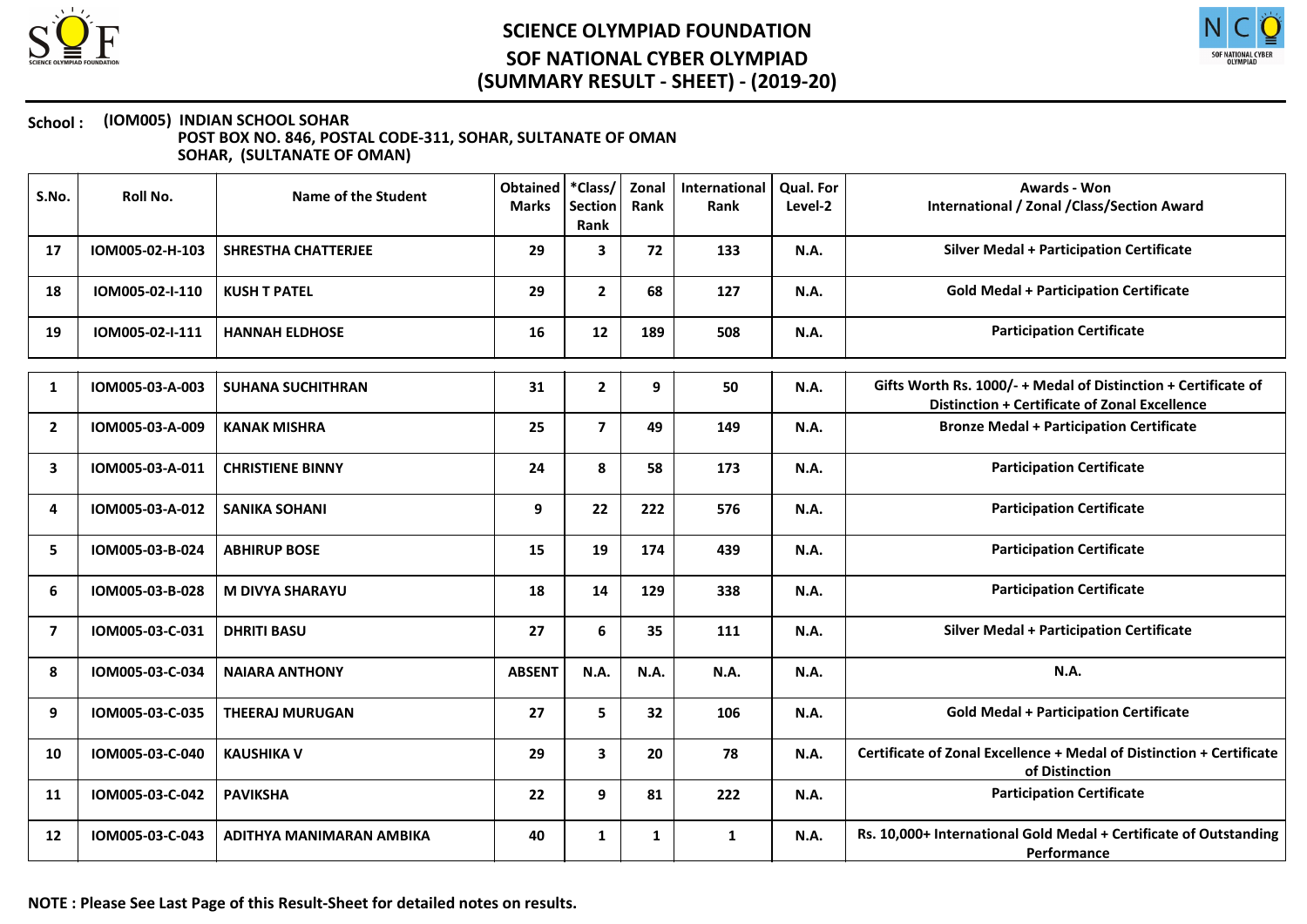



| S.No. | Roll No.        | Name of the Student          | <b>Obtained</b><br><b>Marks</b> | *Class/<br><b>Section</b><br>Rank | Zonal<br>Rank | International<br>Rank | Qual. For<br>Level-2 | Awards - Won<br>International / Zonal / Class/Section Award                            |
|-------|-----------------|------------------------------|---------------------------------|-----------------------------------|---------------|-----------------------|----------------------|----------------------------------------------------------------------------------------|
| 13    | IOM005-03-C-045 | <b>S SUHAIR BASHA</b>        | 16                              | 17                                | 163           | 412                   | N.A.                 | <b>Participation Certificate</b>                                                       |
| 14    | IOM005-03-C-047 | <b>ZIYA SHABEER</b>          | 17                              | 15                                | 146           | 376                   | <b>N.A.</b>          | <b>Participation Certificate</b>                                                       |
| 15    | IOM005-03-D-055 | <b>NIVEDITA HIREMATH</b>     | 15                              | 18                                | 168           | 426                   | N.A.                 | <b>Participation Certificate</b>                                                       |
| 16    | IOM005-03-D-056 | YAHYA ZUBAIR                 | 20                              | 11                                | 102           | 282                   | <b>N.A.</b>          | <b>Participation Certificate</b>                                                       |
| 17    | IOM005-03-D-057 | <b>INAAYA FATHIMA</b>        | <b>ABSENT</b>                   | N.A.                              | N.A.          | N.A.                  | N.A.                 | <b>N.A.</b>                                                                            |
| 18    | IOM005-03-D-058 | <b>ATISH NANDA GOSWAMI</b>   | 19                              | 13                                | 126           | 325                   | N.A.                 | <b>Participation Certificate</b>                                                       |
| 19    | IOM005-03-E-068 | <b>RISHABH R</b>             | 16                              | 16                                | 161           | 407                   | N.A.                 | <b>Participation Certificate</b>                                                       |
| 20    | IOM005-03-F-080 | <b>AVANTHIKA SENTHIL</b>     | <b>ABSENT</b>                   | N.A.                              | N.A.          | N.A.                  | N.A.                 | <b>N.A.</b>                                                                            |
| 21    | IOM005-03-F-082 | <b>AARTHAV KUMAR AMB</b>     | 9                               | 23                                | 223           | 577                   | N.A.                 | <b>Participation Certificate</b>                                                       |
| 22    | IOM005-03-F-097 | <b>ANNLIZ PAUL</b>           | 28                              | 4                                 | 24            | 90                    | N.A.                 | Certificate of Zonal Excellence + Medal of Distinction + Certificate<br>of Distinction |
| 23    | IOM005-03-G-104 | <b>NAVANEETHA KRISHNAN R</b> | <b>ABSENT</b>                   | N.A.                              | N.A.          | N.A.                  | <b>N.A.</b>          | N.A.                                                                                   |
| 24    | IOM005-03-G-105 | <b>AADHAV JIMMY MANDY</b>    | 5                               | 24                                | 230           | 622                   | <b>N.A.</b>          | <b>Participation Certificate</b>                                                       |
| 25    | IOM005-03-G-109 | <b>BHABESH MAHANTA</b>       | 10                              | 21                                | 217           | 558                   | <b>N.A.</b>          | <b>Participation Certificate</b>                                                       |
| 26    | IOM005-03-I-126 | <b>AYMANUL ZAYAAN S</b>      | 22                              | 10                                | 83            | 226                   | N.A.                 | <b>Participation Certificate</b>                                                       |
| 27    | IOM005-03-I-131 | <b>ANIKET SHARMA</b>         | 19                              | 12                                | 119           | 313                   | <b>N.A.</b>          | <b>Participation Certificate</b>                                                       |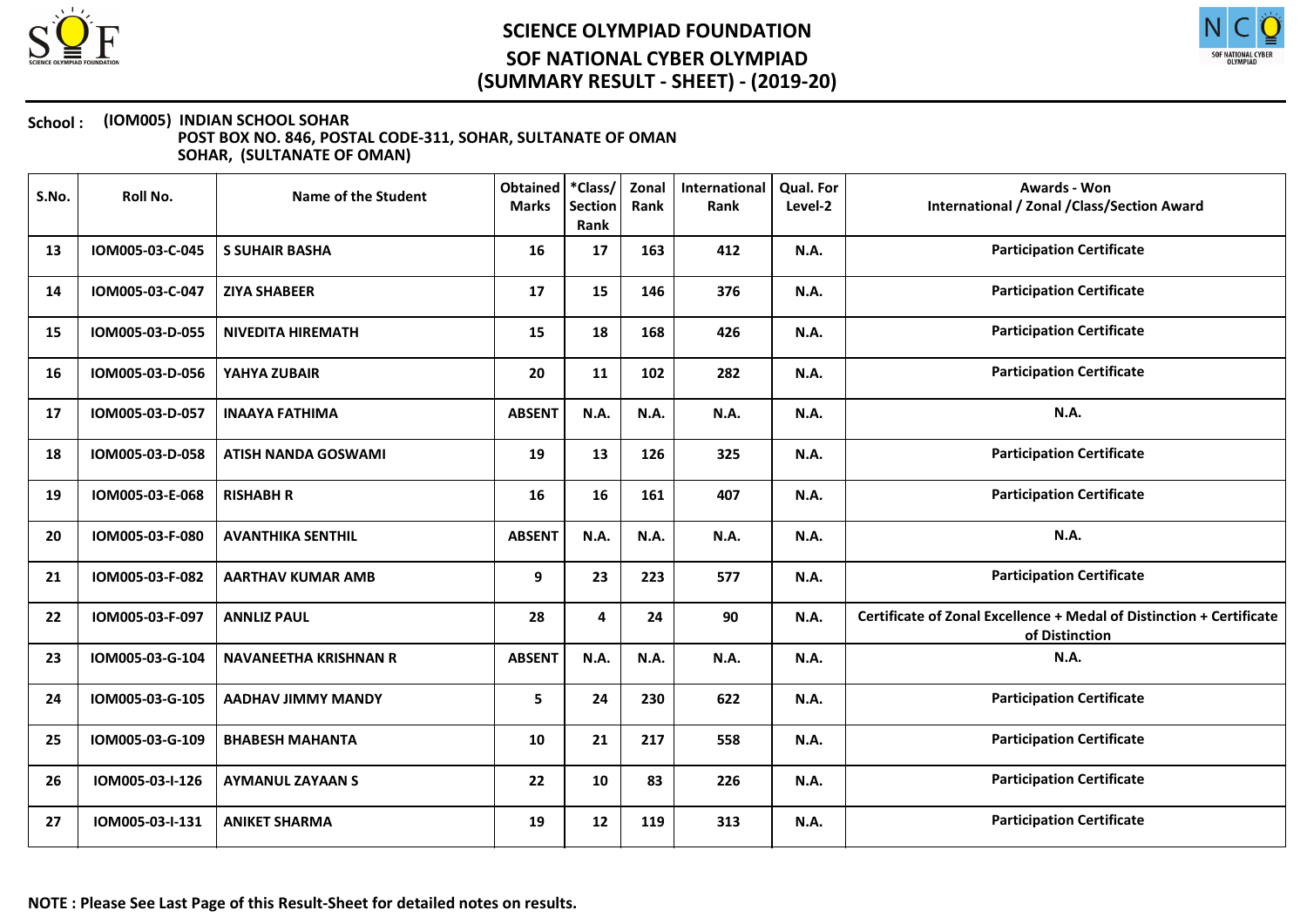



| S.No.          | Roll No.        | <b>Name of the Student</b>  | Obtained<br><b>Marks</b> | *Class/<br>Section<br>Rank | Zonal<br>Rank | International<br>Rank | <b>Qual. For</b><br>Level-2 | <b>Awards - Won</b><br><b>International / Zonal / Class/Section Award</b>                                              |
|----------------|-----------------|-----------------------------|--------------------------|----------------------------|---------------|-----------------------|-----------------------------|------------------------------------------------------------------------------------------------------------------------|
| 28             | IOM005-03-I-136 | <b>NIRANJANA E B</b>        | 13                       | 20                         | 193           | 489                   | N.A.                        | <b>Participation Certificate</b>                                                                                       |
| 1              | IOM005-04-A-014 | <b>RITHIKSHA VENKATESH</b>  | <b>ABSENT</b>            | N.A.                       | N.A.          | N.A.                  | <b>N.A.</b>                 | <b>N.A.</b>                                                                                                            |
| $\overline{2}$ | IOM005-04-B-020 | KABYANJALI MOHANTA          | 23                       | 5                          | 57            | 193                   | <b>N.A.</b>                 | <b>Bronze Medal + Participation Certificate</b>                                                                        |
| 3              | IOM005-04-B-026 | P VISHVA                    | 30                       | $\mathbf{2}$               | 15            | 72                    | N.A.                        | Certificate of Zonal Excellence + Medal of Distinction + Certificate<br>of Distinction                                 |
| 4              | IOM005-04-B-028 | <b>NISHAN ASIF</b>          | 18                       | 11                         | 117           | 322                   | N.A.                        | <b>Participation Certificate</b>                                                                                       |
| 5              | IOM005-04-B-031 | <b>PARAMESWARAN</b>         | 16                       | 13                         | 138           | 370                   | <b>N.A.</b>                 | <b>Participation Certificate</b>                                                                                       |
| 6              | IOM005-04-C-040 | YOGITH N                    | 22                       | $\overline{\mathbf{z}}$    | 69            | 216                   | N.A.                        | <b>Participation Certificate</b>                                                                                       |
| $\overline{7}$ | IOM005-04-D-051 | <b>MUHAMMAD AFROZ ALI</b>   | 26                       | 4                          | 35            | 137                   | <b>N.A.</b>                 | <b>Silver Medal + Participation Certificate</b>                                                                        |
| 8              | IOM005-04-D-052 | <b>ABEL ROBIN</b>           | 33                       | $\mathbf{1}$               | 8             | 38                    | N.A.                        | Gifts Worth Rs. 1000/- + Medal of Distinction + Certificate of<br><b>Distinction + Certificate of Zonal Excellence</b> |
| 9              | IOM005-04-D-053 | <b>DAKSHINA DINESH</b>      | 12                       | 15                         | 182           | 481                   | N.A.                        | <b>Participation Certificate</b>                                                                                       |
| 10             | IOM005-04-D-054 | SAVDEVKAR PRATHAMESH GIRISH | 21                       | 8                          | 87            | 252                   | N.A.                        | <b>Participation Certificate</b>                                                                                       |
| 11             | IOM005-04-E-063 | <b>PAUL K SAMUEL</b>        | 14                       | 14                         | 164           | 438                   | <b>N.A.</b>                 | <b>Participation Certificate</b>                                                                                       |
| 12             | IOM005-04-E-072 | <b>UJJWAL NIKESH</b>        | 20                       | 10                         | 93            | 271                   | <b>N.A.</b>                 | <b>Participation Certificate</b>                                                                                       |
| 13             | IOM005-04-E-077 | <b>TANMAY</b>               | 12                       | 16                         | 186           | 487                   | <b>N.A.</b>                 | <b>Participation Certificate</b>                                                                                       |
| 14             | IOM005-04-F-086 | <b>SAMRIDDHI MILAN</b>      | 20                       | 9                          | 90            | 267                   | <b>N.A.</b>                 | <b>Participation Certificate</b>                                                                                       |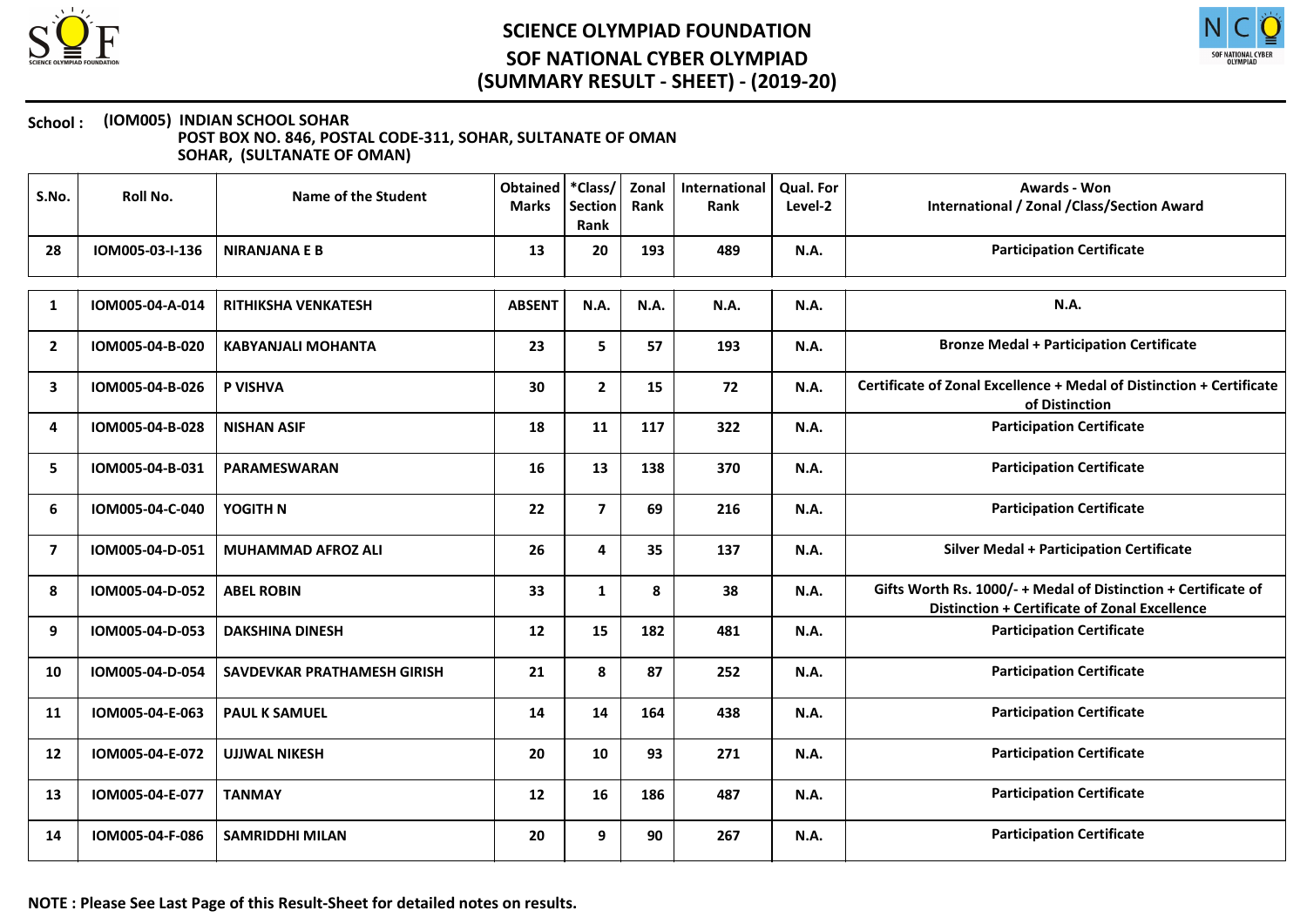



| S.No.          | Roll No.        | <b>Name of the Student</b>      | <b>Obtained</b><br><b>Marks</b> | *Class/<br><b>Section</b><br>Rank | Zonal<br>Rank | International<br>Rank | Qual. For<br>Level-2 | Awards - Won<br>International / Zonal / Class/Section Award |
|----------------|-----------------|---------------------------------|---------------------------------|-----------------------------------|---------------|-----------------------|----------------------|-------------------------------------------------------------|
| 15             | IOM005-04-F-088 | <b>V BHUVANA CHANDRA</b>        | <b>ABSENT</b>                   | N.A.                              | N.A.          | N.A.                  | <b>N.A.</b>          | <b>N.A.</b>                                                 |
| 16             | IOM005-04-F-094 | <b>ASTHA PATEL</b>              | 22                              | 6                                 | 66            | 211                   | N.A.                 | <b>Participation Certificate</b>                            |
| 17             | IOM005-04-F-095 | <b>SWARNAVO BANERJEE</b>        | 27                              | 3                                 | 28            | 119                   | <b>N.A.</b>          | <b>Gold Medal + Participation Certificate</b>               |
| 18             | IOM005-04-H-114 | <b>AVANEESH SUDARSHAN GUPTA</b> | 17                              | 12                                | 132           | 356                   | N.A.                 | <b>Participation Certificate</b>                            |
| 1              | IOM005-05-A-001 | <b>YASHAS</b>                   | 26                              | 8                                 | 142           | 635                   | <b>N.A.</b>          | <b>Participation Certificate</b>                            |
| $\overline{2}$ | IOM005-05-A-011 | <b>SHRABASTI SEN</b>            | 27                              | $\overline{7}$                    | 134           | 601                   | N.A.                 | <b>Participation Certificate</b>                            |
| 3              | IOM005-05-D-034 | <b>BHAAVIK SAIBHUVIS</b>        | 28                              | 6                                 | 123           | 565                   | <b>N.A.</b>          | <b>Participation Certificate</b>                            |
| 4              | IOM005-05-D-035 | <b>NABIL BISWAS</b>             | 39                              | $\mathbf{1}$                      | 30            | 200                   | <b>N.A.</b>          | <b>Gold Medal + Participation Certificate</b>               |
| 5              | IOM005-05-D-040 | <b>SHASTHA SHIRISH NARSAPUR</b> | 36                              | $\mathbf{2}$                      | 50            | 275                   | <b>N.A.</b>          | <b>Silver Medal + Participation Certificate</b>             |
| 6              | IOM005-05-E-055 | <b>ABINAV KRISHNAN SURESH</b>   | <b>ABSENT</b>                   | N.A.                              | N.A.          | <b>N.A.</b>           | <b>N.A.</b>          | N.A.                                                        |
| 7              | IOM005-05-E-056 | <b>NAMAN BHATTACHARYA</b>       | 19                              | 10                                | 229           | 943                   | <b>N.A.</b>          | <b>Participation Certificate</b>                            |
| 8              | IOM005-05-F-067 | <b>NALINI BABURAJ</b>           | 28                              | 5                                 | 119           | 557                   | <b>N.A.</b>          | <b>Participation Certificate</b>                            |
| 9              | IOM005-05-F-071 | <b>MUSTAFA IBRAHIM</b>          | 18                              | 11                                | 236           | 968                   | N.A.                 | <b>Participation Certificate</b>                            |
| 10             | IOM005-05-G-093 | <b>ABHINAV MISHRA</b>           | <b>ABSENT</b>                   | N.A.                              | N.A.          | N.A.                  | <b>N.A.</b>          | N.A.                                                        |
| 11             | IOM005-05-H-097 | <b>SAMANNYA KOLA</b>            | 35                              | 3                                 | 61            | 314                   | <b>N.A.</b>          | <b>Bronze Medal + Participation Certificate</b>             |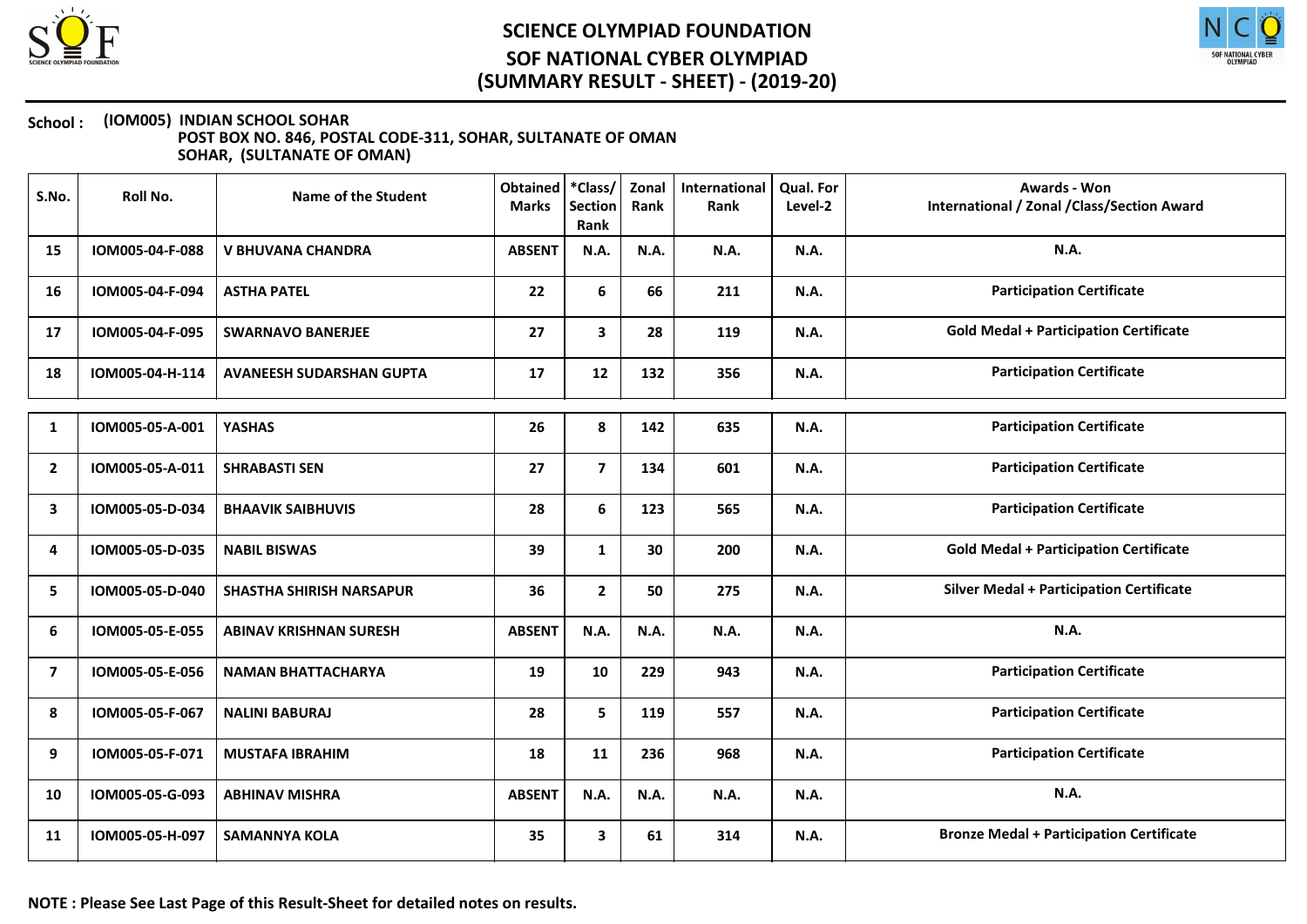



| S.No.        | <b>Roll No.</b> | <b>Name of the Student</b>   | <b>Obtained</b><br><b>Marks</b> | *Class/<br><b>Section</b><br>Rank | Zonal<br>Rank | International<br>Rank | Qual. For<br>Level-2 | <b>Awards - Won</b><br><b>International / Zonal / Class/Section Award</b>              |
|--------------|-----------------|------------------------------|---------------------------------|-----------------------------------|---------------|-----------------------|----------------------|----------------------------------------------------------------------------------------|
| 12           | IOM005-05-H-098 | <b>SHAURYA VIR SINGH</b>     | 31                              | 4                                 | 93            | 442                   | <b>N.A.</b>          | <b>Participation Certificate</b>                                                       |
| 13           | IOM005-05-H-102 | <b>S NITIN</b>               | 19                              | 9                                 | 226           | 934                   | <b>N.A.</b>          | <b>Participation Certificate</b>                                                       |
| 14           | IOM005-05-I-112 | <b>TANISHKA MISHRA</b>       | 16                              | 12                                | 249           | 1041                  | <b>N.A.</b>          | <b>Participation Certificate</b>                                                       |
| 1            | IOM005-06-A-004 | <b>NIVED ANOOP NAIR</b>      | 38                              | 3                                 | 29            | 228                   | N.A.                 | <b>Gold Medal + Participation Certificate</b>                                          |
| $\mathbf{2}$ | IOM005-06-A-008 | <b>SHYAMAK PREJITH</b>       | <b>ABSENT</b>                   | <b>N.A.</b>                       | N.A.          | N.A.                  | N.A.                 | N.A.                                                                                   |
| $\mathbf{3}$ | IOM005-06-A-010 | <b>VISHNU HARI</b>           | 40                              | $\mathbf{2}$                      | 23            | 176                   | N.A.                 | Certificate of Zonal Excellence + Medal of Distinction + Certificate<br>of Distinction |
| 4            | IOM005-06-E-050 | <b>NIKHIL KUMAR</b>          | 25                              | 8                                 | 139           | 676                   | N.A.                 | <b>Participation Certificate</b>                                                       |
| 5            | IOM005-06-E-051 | <b>HAMSINI MOHAN</b>         | 26                              | $\overline{7}$                    | 131           | 636                   | N.A.                 | <b>Participation Certificate</b>                                                       |
| 6            | IOM005-06-G-071 | <b>ARNAV NAROTH SANTHOSH</b> | 35                              | 5                                 | 52            | 313                   | N.A.                 | <b>Bronze Medal + Participation Certificate</b>                                        |
| 7            | IOM005-06-G-074 | <b>SHOURYA UPADHYAY</b>      | 35                              | 5                                 | 52            | 313                   | <b>N.A.</b>          | <b>Bronze Medal + Participation Certificate</b>                                        |
| 8            | IOM005-06-G-077 | <b>ANKITHA HARIKUMAR</b>     | 29                              | 6                                 | 103           | 515                   | N.A.                 | <b>Participation Certificate</b>                                                       |
| 9            | IOM005-06-H-082 | <b>RISHUL MANGLA</b>         | 50                              | $\mathbf{1}$                      | $\mathbf{1}$  | 22                    | N.A.                 | Rs. 5,000 + Zonal Gold Medal + Certificate of Zonal Excellence                         |
| 10           | IOM005-06-H-083 | <b>NAMRADA NIKESH</b>        | 36                              | 4                                 | 42            | 278                   | N.A.                 | <b>Silver Medal + Participation Certificate</b>                                        |
| 11           | IOM005-06-H-089 | <b>ABHINAV SINGH</b>         | 35                              | 5                                 | 52            | 313                   | N.A.                 | <b>Bronze Medal + Participation Certificate</b>                                        |
| 12           | IOM005-06-H-090 | <b>ZACHARIA K JOHN</b>       | <b>ABSENT</b>                   | N.A.                              | N.A.          | <b>N.A.</b>           | N.A.                 | N.A.                                                                                   |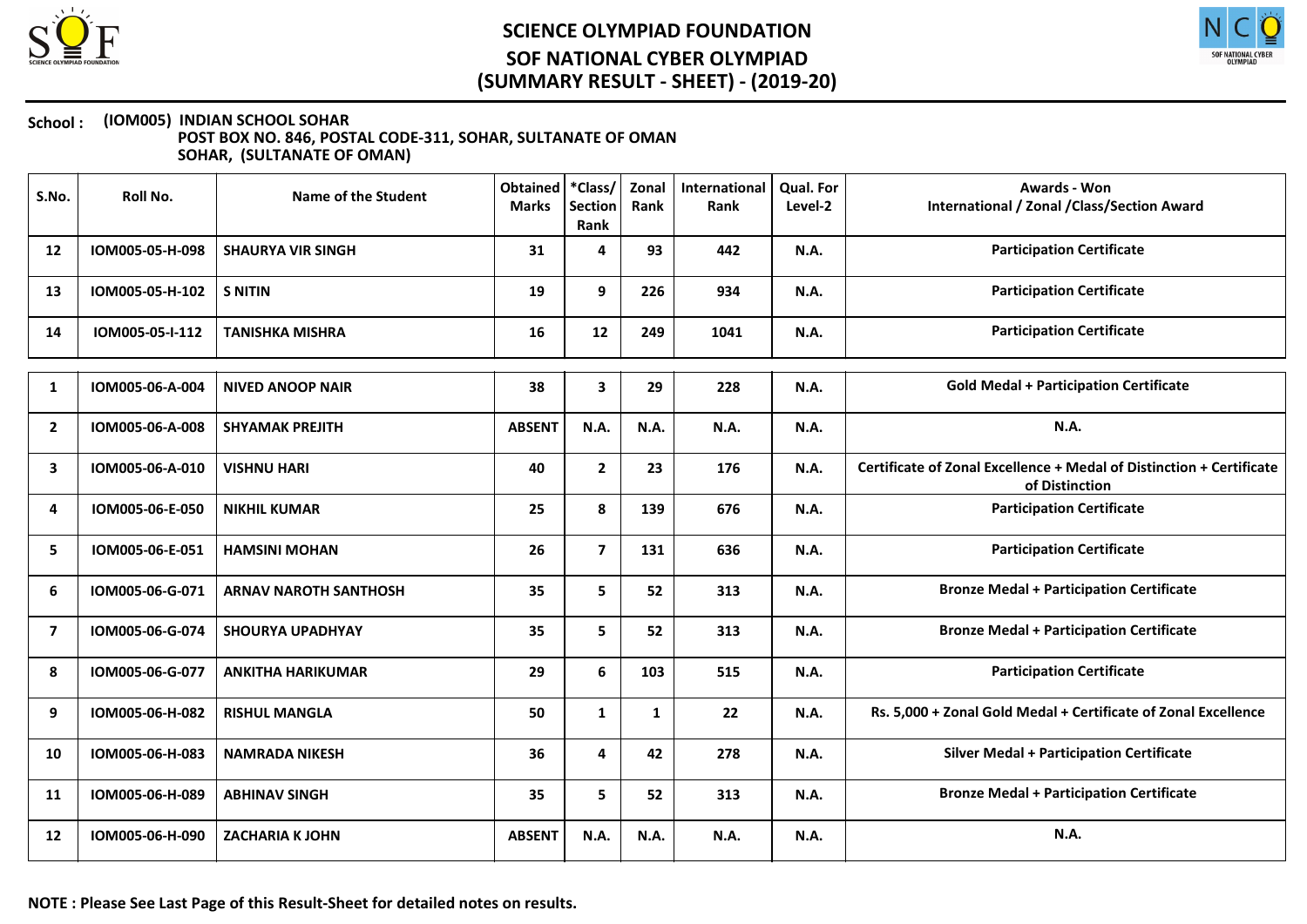



| S.No.          | Roll No.        | <b>Name of the Student</b> | Obtained<br><b>Marks</b> | *Class/<br><b>Section</b><br>Rank | Zonal<br>Rank           | International<br>Rank | <b>Qual. For</b><br>Level-2 | <b>Awards - Won</b><br>International / Zonal / Class/Section Award                                                     |
|----------------|-----------------|----------------------------|--------------------------|-----------------------------------|-------------------------|-----------------------|-----------------------------|------------------------------------------------------------------------------------------------------------------------|
| 1              | IOM005-07-A-010 | <b>SAJAL KUMAR PAL</b>     | <b>ABSENT</b>            | <b>N.A.</b>                       | N.A.                    | <b>N.A.</b>           | <b>N.A.</b>                 | N.A.                                                                                                                   |
| $\mathbf{2}$   | IOM005-07-F-014 | <b>DHRUTI HAMPAPUR</b>     | 41                       | $\mathbf{1}$                      | 11                      | 135                   | N.A.                        | Certificate of Zonal Excellence + Medal of Distinction + Certificate<br>of Distinction                                 |
| 3              | IOM005-07-C-034 | P GOWTHAM                  | <b>ABSENT</b>            | N.A.                              | N.A.                    | N.A.                  | <b>N.A.</b>                 | <b>N.A.</b>                                                                                                            |
| 4              | IOM005-07-E-070 | <b>SIRI B PATIL</b>        | 35                       | $\mathbf{3}$                      | 32                      | 287                   | <b>N.A.</b>                 | <b>Participation Certificate</b>                                                                                       |
| 5              | IOM005-07-F-071 | <b>UMIKA SOOD</b>          | <b>ABSENT</b>            | <b>N.A.</b>                       | N.A.                    | N.A.                  | N.A.                        | N.A.                                                                                                                   |
| 6              | IOM005-07-F-073 | <b>NITINKISORE</b>         | 37                       | $\mathbf{2}$                      | 24                      | 238                   | <b>N.A.</b>                 | Certificate of Zonal Excellence + Medal of Distinction + Certificate<br>of Distinction                                 |
| 7              | IOM005-07-G-083 | <b>LUVYA P SHETTY</b>      | 30                       | 4                                 | 59                      | 451                   | <b>N.A.</b>                 | <b>Participation Certificate</b>                                                                                       |
| 1              | IOM005-08-A-017 | <b>JOHN EMANUEL</b>        | 34                       | 6                                 | 41                      | 326                   | <b>N.A.</b>                 | <b>Participation Certificate</b>                                                                                       |
| $\overline{2}$ | IOM005-08-B-020 | <b>AMAN SAJI</b>           | 45                       | $\mathbf{1}$                      | $\overline{\mathbf{z}}$ | 73                    | <b>N.A.</b>                 | Gifts Worth Rs. 1000/- + Medal of Distinction + Certificate of<br><b>Distinction + Certificate of Zonal Excellence</b> |
| 3              | IOM005-08-B-025 | <b>ULLASH P</b>            | 28                       | 8                                 | 76                      | 550                   | N.A.                        | <b>Participation Certificate</b>                                                                                       |
| 4              | IOM005-08-B-029 | <b>LABDHI DOSHI</b>        | 28                       | 9                                 | 78                      | 553                   | <b>N.A.</b>                 | <b>Participation Certificate</b>                                                                                       |
| 5              | IOM005-08-C-045 | YASHITA SINGH              | 23                       | 10                                | 109                     | 748                   | <b>N.A.</b>                 | <b>Participation Certificate</b>                                                                                       |
| 6              | IOM005-08-D-051 | <b>PAVAN NAMBIAR</b>       | 30                       | $\overline{7}$                    | 66                      | 478                   | N.A.                        | <b>Participation Certificate</b>                                                                                       |
| 7              | IOM005-08-D-053 | <b>HANSINI C SALIAN</b>    | 36                       | 3                                 | 30                      | 264                   | <b>N.A.</b>                 | <b>Silver Medal + Participation Certificate</b>                                                                        |
| 8              | IOM005-08-F-068 | <b>HARIT J MEHTA</b>       | 37                       | $\mathbf{2}$                      | 28                      | 242                   | <b>N.A.</b>                 | <b>Gold Medal + Participation Certificate</b>                                                                          |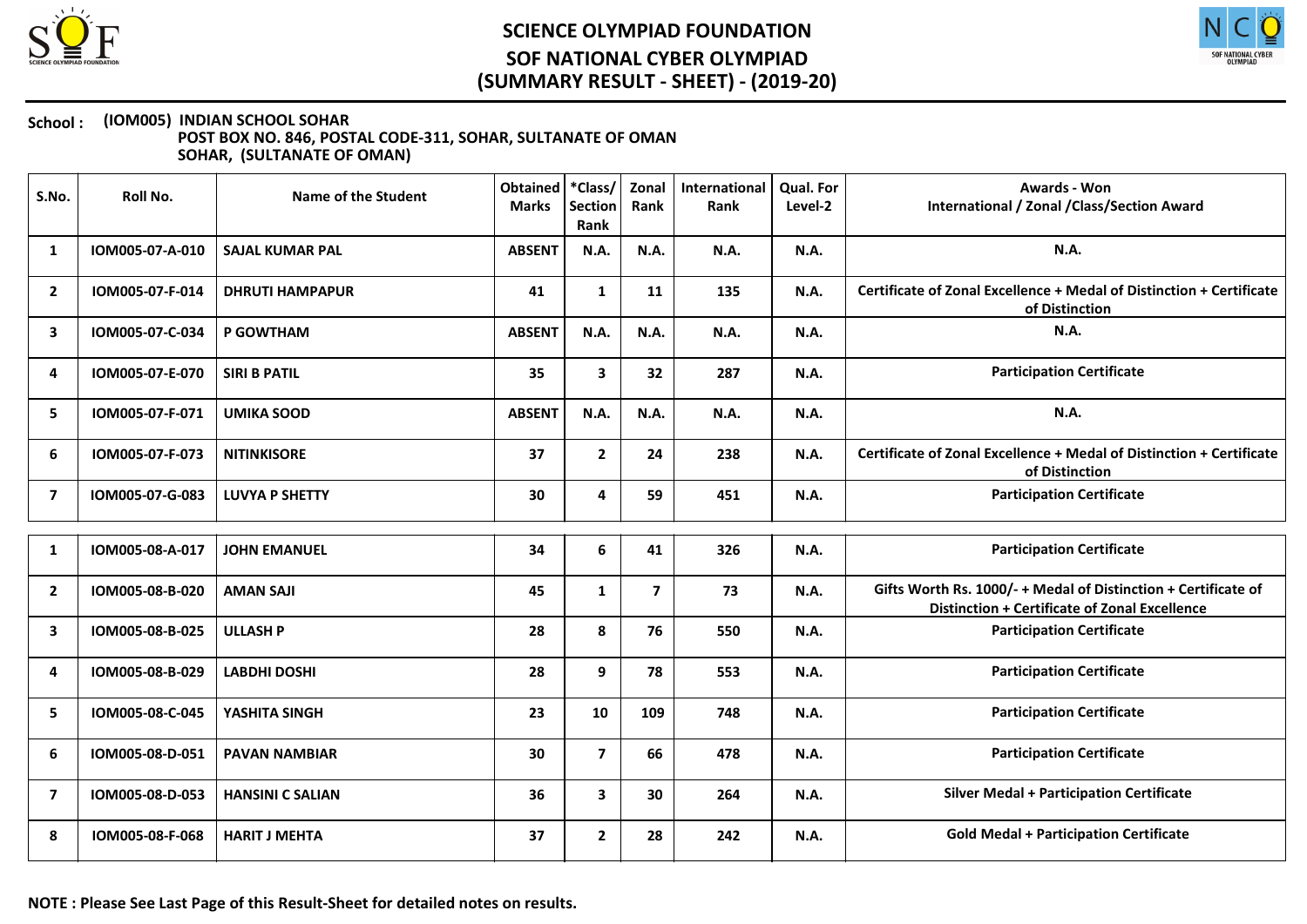



#### School : (IOM005) INDIAN SCHOOL SOHAR POST BOX NO. 846, POSTAL CODE-311, SOHAR, SULTANATE OF OMAN SOHAR, (SULTANATE OF OMAN)

| S.No.          | Roll No.        | Name of the Student              | <b>Obtained</b><br><b>Marks</b> | *Class/<br><b>Section</b><br>Rank | Zonal<br>Rank | <b>International</b><br>Rank | Qual. For<br>Level-2 | <b>Awards - Won</b><br><b>International / Zonal / Class/Section Award</b>              |
|----------------|-----------------|----------------------------------|---------------------------------|-----------------------------------|---------------|------------------------------|----------------------|----------------------------------------------------------------------------------------|
| 9              | IOM005-08-F-074 | <b>ARYA R MIRANI</b>             | 36                              | 4                                 | 31            | 265                          | N.A.                 | <b>Bronze Medal + Participation Certificate</b>                                        |
| 10             | IOM005-08-F-081 | <b>NALAN BABURAJ</b>             | 36                              | 5                                 | 32            | 268                          | <b>N.A.</b>          | <b>Participation Certificate</b>                                                       |
| 11             | IOM005-08-F-082 | <b>HET SARAVAIYA</b>             | 18                              | 11                                | 123           | 925                          | N.A.                 | <b>Participation Certificate</b>                                                       |
| 1              | IOM005-09-A-001 | <b>OLIVER LOURDINO MAHINTHAN</b> | 29                              | 6                                 | 64            | 559                          | N.A.                 | <b>Participation Certificate</b>                                                       |
| $\overline{2}$ | IOM005-09-B-016 | <b>ROHAN SUCHITHRAN</b>          | 51                              | $\mathbf{1}$                      | $\mathbf{1}$  | 26                           | <b>N.A.</b>          | Rs. 5,000 + Zonal Gold Medal + Certificate of Zonal Excellence                         |
| 3              | IOM005-09-B-017 | <b>CHERISH VARUGHESE BINNY</b>   | 34                              | 5                                 | 36            | 376                          | <b>N.A.</b>          | <b>Gold Medal + Participation Certificate</b>                                          |
| 4              | IOM005-09-D-035 | <b>MURUGAN KUSHAL</b>            | 36                              | 4                                 | 25            | 311                          | N.A.                 | Certificate of Zonal Excellence + Medal of Distinction + Certificate<br>of Distinction |
| 5              | IOM005-09-D-037 | <b>SAAKSHI MATALE</b>            | 41                              | $\mathbf{2}$                      | 13            | 165                          | <b>N.A.</b>          | Certificate of Zonal Excellence + Medal of Distinction + Certificate<br>of Distinction |
| 6              | IOM005-09-E-046 | <b>SAKSHI G SAVDEKAR</b>         | 25                              | $\overline{7}$                    | 79            | 722                          | <b>N.A.</b>          | <b>Participation Certificate</b>                                                       |
| 7              | IOM005-09-E-047 | <b>SWATI RAJESH</b>              | 38                              | $\mathbf{3}$                      | 21            | 250                          | <b>N.A.</b>          | Certificate of Zonal Excellence + Medal of Distinction + Certificate<br>of Distinction |
| 8              | IOM005-09-E-051 | <b>SAMBHAWI ADHIKARI</b>         | <b>ABSENT</b>                   | N.A.                              | N.A.          | <b>N.A.</b>                  | N.A.                 | N.A.                                                                                   |
| 1              | IOM005-10-A-002 | <b>GARVIT SINGH</b>              | 47                              | $\mathbf{1}$                      | $\mathbf{2}$  | 36                           | <b>N.A.</b>          | Rs. 2,500 + Zonal Silver Medal + Certificate of Zonal Excellence                       |
| $\overline{2}$ | IOM005-10-A-007 | <b>ANIMESH VIJAY BAWANE</b>      | 24                              | 14                                | 79            | 665                          | <b>N.A.</b>          | <b>Participation Certificate</b>                                                       |
| 3              | IOM005-10-B-014 | AKULA SUBRAMANYA SRI MUKESH      | 33                              | $\overline{\mathbf{z}}$           | 41            | 342                          | N.A.                 | <b>Participation Certificate</b>                                                       |
| 4              | IOM005-10-B-018 | <b>URMI RITESHKUMAR MIRANI</b>   | 27                              | 11                                | 71            | 550                          | <b>N.A.</b>          | <b>Participation Certificate</b>                                                       |

NOTE : Please See Last Page of this Result-Sheet for detailed notes on results.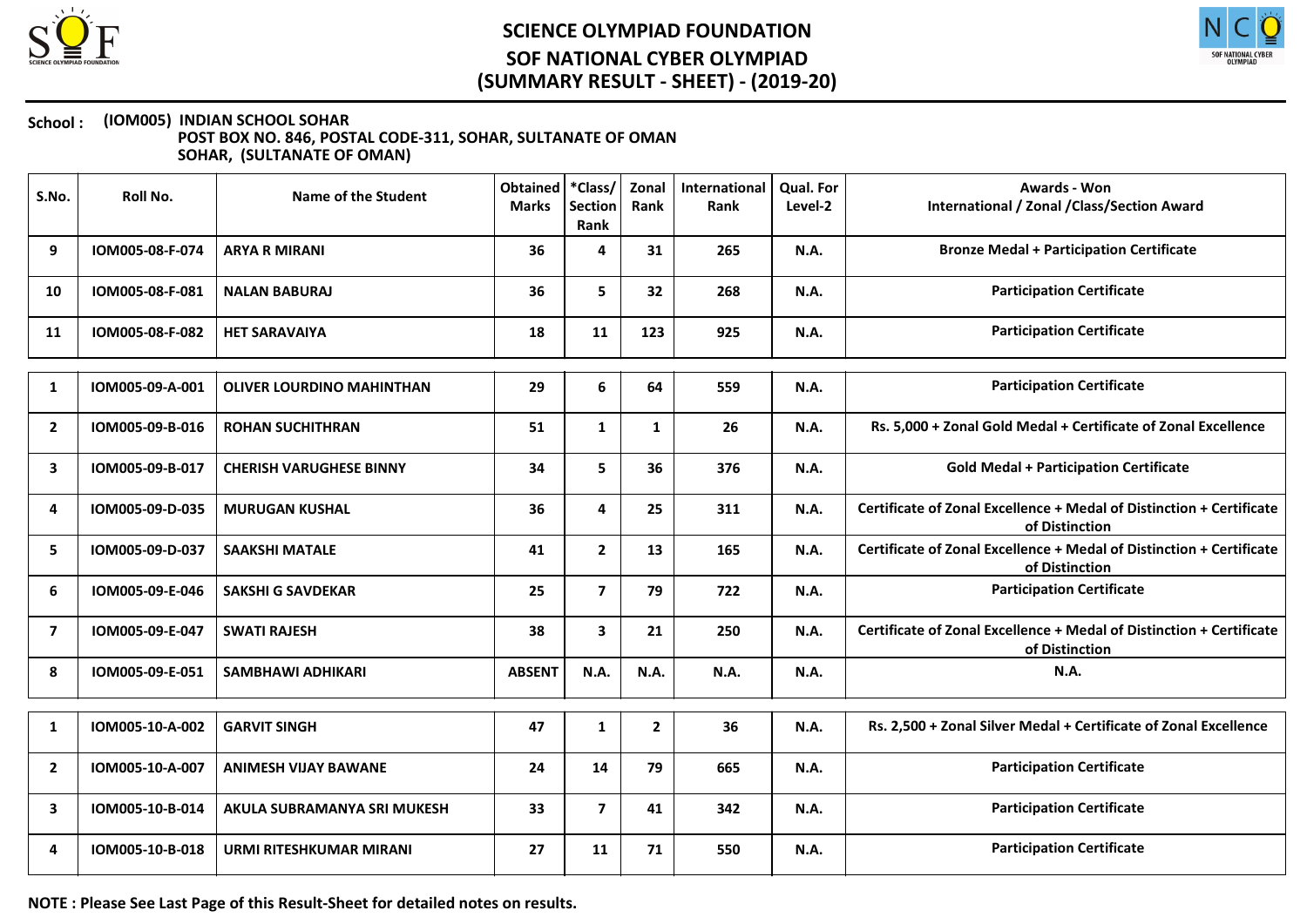



| S.No. | Roll No.        | Name of the Student              | <b>Obtained</b><br><b>Marks</b> | *Class/<br><b>Section</b><br>Rank | Zonal<br>Rank | International<br>Rank | <b>Qual. For</b><br>Level-2 | Awards - Won<br>International / Zonal / Class/Section Award                                                     |
|-------|-----------------|----------------------------------|---------------------------------|-----------------------------------|---------------|-----------------------|-----------------------------|-----------------------------------------------------------------------------------------------------------------|
| 5     | IOM005-10-B-019 | <b>NEERAJ RAJEEV</b>             | 32                              | 9                                 | 47            | 370                   | N.A.                        | <b>Participation Certificate</b>                                                                                |
| 6     | IOM005-10-C-021 | <b>HARSH ARVIND KUMAR SHUKLA</b> | 22                              | 15                                | 83            | 731                   | N.A.                        | <b>Participation Certificate</b>                                                                                |
| 7     | IOM005-10-C-024 | <b>VIBHAVAN SAIBUVIS</b>         | 40                              | $\mathbf{2}$                      | 10            | 154                   | N.A.                        | Gifts Worth Rs. 1000/- + Medal of Distinction + Certificate of<br>Distinction + Certificate of Zonal Excellence |
| 8     | IOM005-10-C-028 | <b>FAIZ AHMED BAIG</b>           | 25                              | 12                                | 76            | 618                   | N.A.                        | <b>Participation Certificate</b>                                                                                |
| 9     | IOM005-10-D-032 | <b>SMIT AMITKUMAR RATHOD</b>     | 35                              | 4                                 | 32            | 296                   | N.A.                        | <b>Gold Medal + Participation Certificate</b>                                                                   |
| 10    | IOM005-10-D-035 | <b>KRISH GOSWAMI</b>             | 37                              | $\overline{\mathbf{3}}$           | 22            | 224                   | <b>N.A.</b>                 | Certificate of Zonal Excellence + Medal of Distinction + Certificate<br>of Distinction                          |
| 11    | IOM005-10-E-042 | <b>AKHIL SURESH</b>              | 34                              | 6                                 | 40            | 327                   | <b>N.A.</b>                 | <b>Bronze Medal + Participation Certificate</b>                                                                 |
| 12    | IOM005-10-E-045 | <b>KJAYSANKAR MENON</b>          | 34                              | 5.                                | 33            | 309                   | <b>N.A.</b>                 | <b>Silver Medal + Participation Certificate</b>                                                                 |
| 13    | IOM005-10-F-049 | <b>HAADIYA MARYAN</b>            | 25                              | 13                                | 77            | 620                   | <b>N.A.</b>                 | <b>Participation Certificate</b>                                                                                |
| 14    | IOM005-10-F-052 | <b>J S SURAKSHA</b>              | 32                              | 8                                 | 46            | 366                   | N.A.                        | <b>Participation Certificate</b>                                                                                |
| 15    | IOM005-10-F-055 | <b>JOE GEORGE JIMSON</b>         | 31                              | 10                                | 56            | 423                   | <b>N.A.</b>                 | <b>Participation Certificate</b>                                                                                |